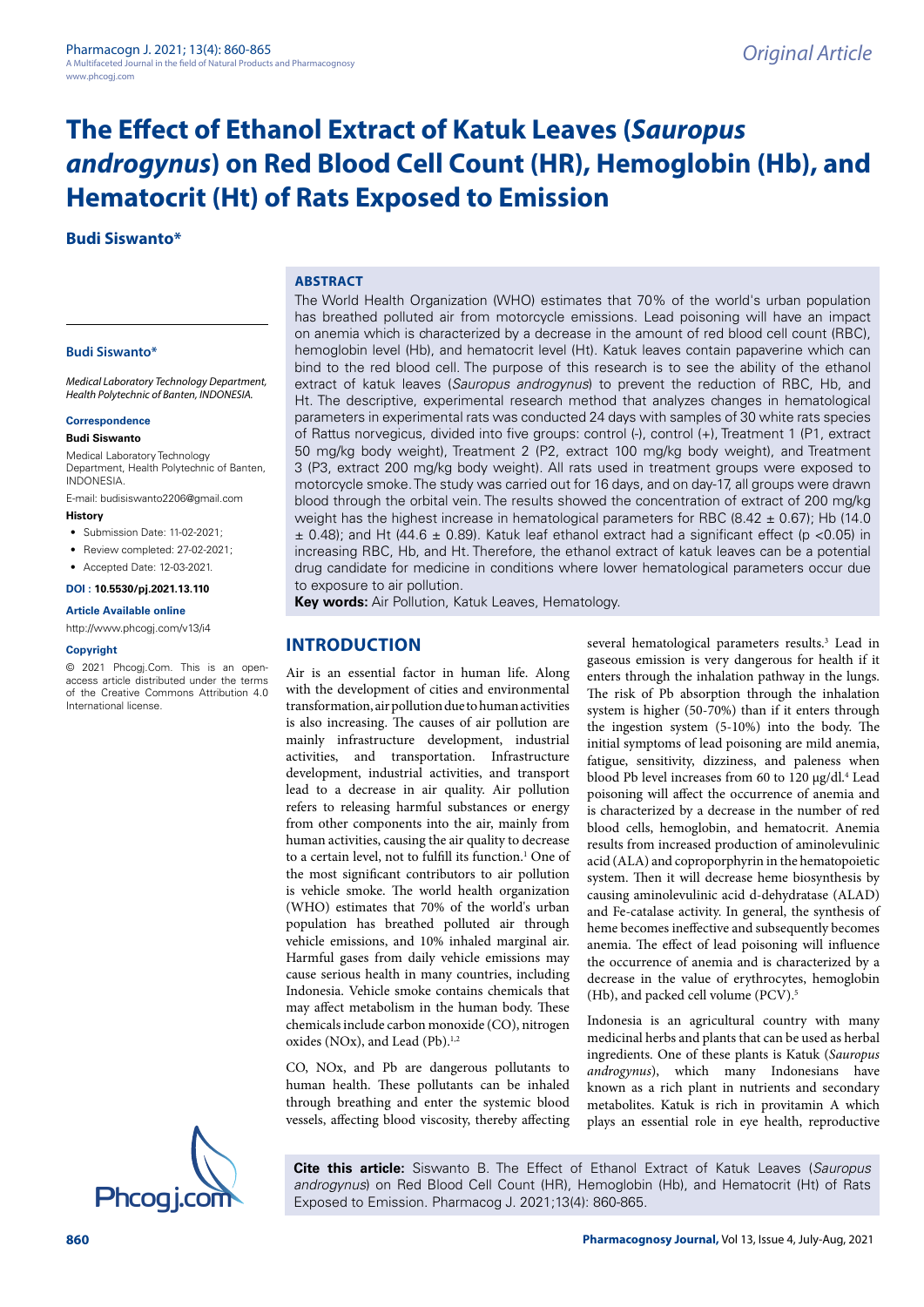Siswanto, *et al*.: The Effect of Ethanol Extract of Katuk Leaves (*Sauropus androgynus*) on Red Blood Cell Count (HR), Hemoglobin (Hb), and Hematocrit (Ht) of Rats Exposed to Emission

health in humans and animals, vitamin C as a natural antioxidant, iron as a preventative for anemia. Katuk is considered a cheap, nutritious vegetable in various regions in Indonesia. According to Hegnauer, in 1964, katuk contains essential oils, sterols, saponins, flavonoids, triterpenoids, organic acids, amino acids, alkaloids, and tannins.<sup>6</sup> Tannin compounds are antichelators that can bind metals that enter the blood vessels to prevent the bonding between Pb and hemoglobin.<sup>5</sup>

Papaverine and Prostaglandin, alkaloid compounds in katuk leaves, can work directly on blood vessels, smooth muscle, and heart muscle. These compounds can affect the dilatation of large blood vessels such as the aorta and arteries to reduce peripheral blood pressure. Besides that, papaverine can interact with red blood cells, especially on the ability of hemoglobin to bind oxygen. In addition, alkaloid compounds in this plant likely have the same effects as papaverine, and therefore, these alkaloids can be called papaverine-like compounds.<sup>7</sup> The study was conducted to see the impact of katuk leaf ethanol extract on the hematological parameters of rats exposed to motorcycle emissions.

## **MATERIALS AND METHODS**

The animal used in this study were 30 adult Rattus norvegicus strains with the weight range 150-300 g, divided into five groups (negative control (-), positive control (+), P1 extract 50 mg/kg BW, P2 extract 100 mg/kg BW, and P3 extract 200 mg/kg body weight). Experimental animals were adapted for seven days, and the treatment was conducted on the eighth day to the 16th day to the control (+) group and the treatment groups (P1, P2, and P3). According to the designated dosage, the ethanolic extract of katuk leaves was then given to P1, P2, and P3 groups. The control (+) group and the treatment groups were exposed

to motorcycle emission in the morning and evening for 30 minutes/day, with the speed of the motorcycle was set to 30 km/hr. Then after the sixth day, all groups were drawn through the orbital vein, and then the blood plasma from all groups was prepared for laboratory examination.

This research implemented an experimental laboratory study using a complete random design (CRD). Research in the Department of Medical Laboratory Technology Banten Health Polytechnic. Data were collected and analyzed using one-way ANOVA.

## **RESULTS**

There were five groups observed in this study, but the number of groups exposed to motorcycle smoke emission was four, namely  $K(+)$ , P1, P2, and P3. The hematological parameters analyzed in this study were red blood cell count (Table 1), hemoglobin level (Table 2), and hematocrit level (Table 3).

Table 1 shows the mean and SD obtained from the RBC analysis of all groups. It can be seen in table 1 that the highest number of red blood cells that the highest amount of RBC was 8.42±0.67 million/mm3, obtained from the P3 group, which was treated with 200 mg ethanol extract per kg body weight. Table 1 shows the difference in red blood cell count (RBC) between the K(-) and K(+) groups. The K (+) group showed a lower RBC count compared to the K(-) group with a difference of  $1.68 \pm (-0.07)$  million/mm3, and statistically, this shows a significant result, that is,  $p = 0.00$ . In addition, all the groups given the treatment were influential compared to the red blood cell count results in group K  $(+)$ . Group K  $(+)$  showed the lowest effect compared to groups P1, P2, and P3.

**Table 1: Analysis result of red blood cell count (million/mm3 ).**

| Rat No.        | $K(-)$          | $K(+)$          | <b>P1</b>       | P <sub>2</sub>  | P <sub>3</sub>  |
|----------------|-----------------|-----------------|-----------------|-----------------|-----------------|
|                | 7.6             | 5.7             | 7.2             | 7.5             | 7.2             |
| 2              | 7.4             | 5.7             | 6.5             | 7.8             | 8.5             |
| 3              | 7.9             | 6.2             | 7.4             | 8.6             | 9.2             |
| $\overline{4}$ | 7.2             | 5.5             | 7.8             | 8.4             | 8.7             |
| $\overline{5}$ | 7.5             | 6.2             | 7.7             | 8.7             | 8.6             |
| 6              | 7.4             | 5.6             | 7.5             | 7.8             | 8.3             |
| Mean $\pm$ SD  | $7.50 \pm 0.24$ | $5.82 \pm 0.31$ | $7.35 \pm 0.47$ | $8.13 \pm 0.49$ | $8.42 \pm 0.67$ |

Note:  $K =$  control,  $P =$  treatment

### **Table 2: Hb profiles of all groups (g/100 ml).**

| Rat no.        | $K(-)$          | $K(+)$         | <b>P1</b>     | P <sub>2</sub>  | P <sub>3</sub>  |
|----------------|-----------------|----------------|---------------|-----------------|-----------------|
|                | 11.5            | 6.4            | 12.3          | 13.4            | 13.7            |
| 2              | 11.2            | 7.1            | 11.4          | 13.6            | 13.6            |
| 3              | 10.7            | 7.4            | 12.4          | 13.5            | 14.7            |
| $\overline{4}$ | 11.7            | 7.2            | 11.7          | 12.8            | 13.8            |
| 5              | 11.9            | 7.6            | 12.3          | 13.7            | 14.6            |
| 6              | 12.8            | 7.4            | 11.7          | 12.6            | 13.8            |
| Mean $\pm$ SD  | $11.6 \pm 0.71$ | $7.0 \pm 0.42$ | $12 \pm 0.42$ | $13.3 \pm 0.45$ | $14.0 \pm 0.48$ |

Note:  $K =$  control,  $P =$  treatment

## **Table 3: Ht profiles of all groups (%).**

| Rat no.        | $K(-)$          | $K(+)$          | <b>P1</b>       | P <sub>2</sub>  | P <sub>3</sub>  |
|----------------|-----------------|-----------------|-----------------|-----------------|-----------------|
|                | 38.2            | 35.5            | 39.2            | 41.2            | 43.2            |
| 2              | 37.5            | 35.7            | 38.6            | 38.7            | 44.5            |
| 3              | 38.4            | 36.2            | 39.5            | 42.3            | 44.6            |
| $\overline{4}$ | 36.6            | 35.4            | 37.6            | 43.4            | 45.6            |
| 5              | 37.6            | 34.3            | 38.7            | 40.8            | 45.5            |
| 6              | 38.7            | 34.5            | 37.4            | 40.6            | 44.2            |
| $Mean \pm SD$  | $37.8 \pm 0.76$ | $35.3 \pm 0.73$ | $38.5 \pm 0.84$ | $41.2 \pm 1.60$ | $44.6 \pm 0.89$ |

Note:  $K = \text{control}$ ,  $P = \text{treatment}$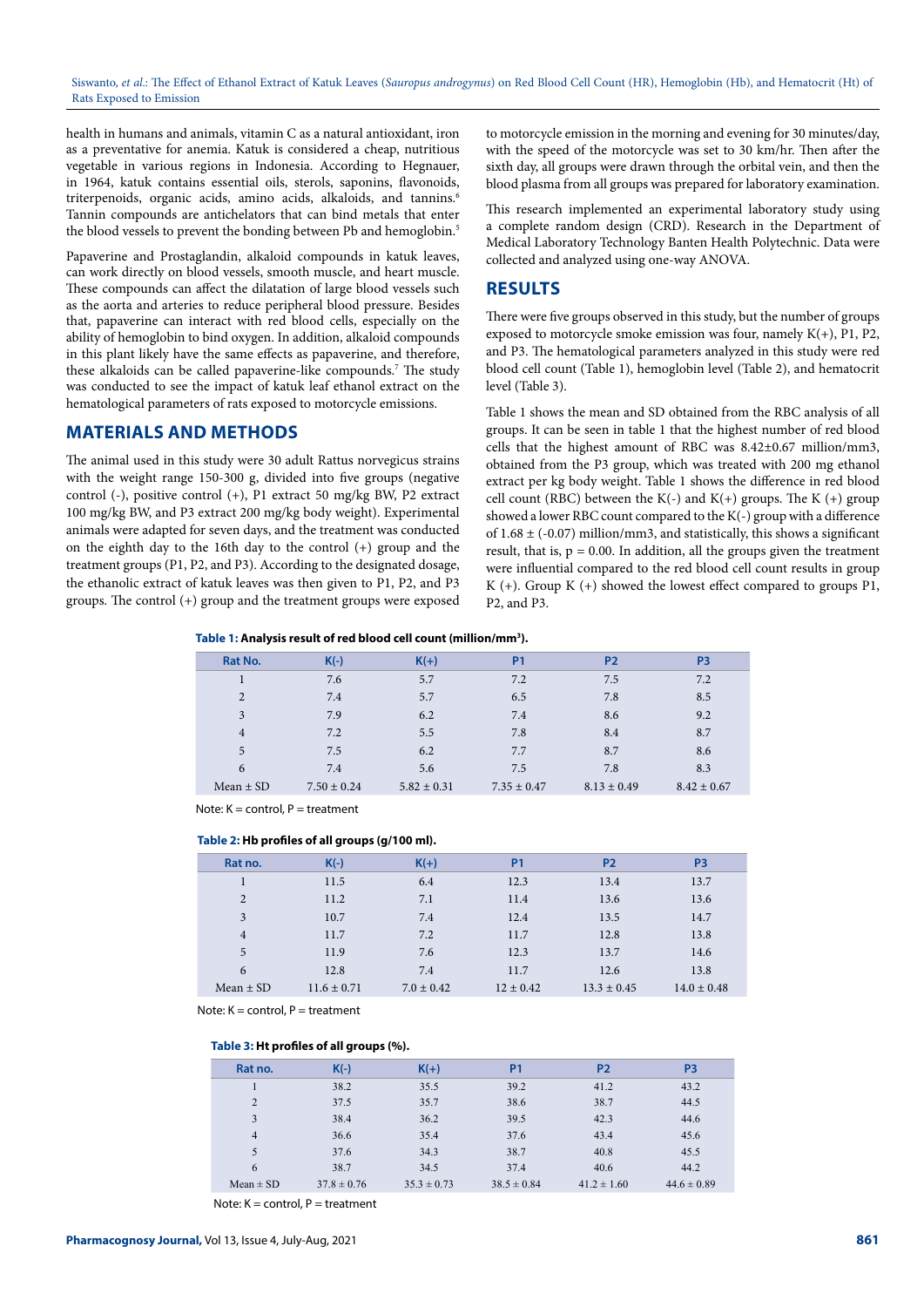The study showed that the highest Hb level was obtained from the P3 group, resulting from 14.0±0.48 g/100 ml. In this parameter, the higher the concentration of the extract, the higher the Hb level got. The overall results of the five groups observed in this study are shown in Table 2. The table also shows the difference in Hb level between the  $K(+)$  and K(-) groups with the distinction of  $4.6 \pm 0.29$  g/100 ml, and statistically, this shows a significant result, which is  $p = 0.00$ .

In addition, all the groups given the treatment found that the results were adequate compared to the Hb group K (+) products. Group K (+) showed the lowest effect compared to groups P1, P2, and P3. The highest difference of Hb level was about seven g/100 ml, between the K(+) group and the P3 group.

The profile of Ht was also observed from the hematological analysis of all groups. The effect of ethanol extract of katuk leaves on the Ht level was similar to the others two parameters observed in this study. The higher concentration of the extract, the higher the Ht level obtained. The highest percentage of Ht level among all treatment groups was showed by the P3 group, resulting from 44.6±0.89%. The P1 group led the minor result with the result of 38.5±0.84%. Table 3 shows the overall results obtained from all groups. Table 3 also shows the difference in Ht levels between the K  $(+)$  and K  $(-)$  groups with a difference of about 2.5%. Statistically, this shows a significant result, which is  $p =$ 0.00. Furthermore, the  $K(+)$  group also shows substantial differences compared to the P1, P2, and P3 groups in terms of the Ht levels obtained from the study. The  $K(+)$  group shows the lowest level of Ht among all groups treated with motorcycle emission, with the most significant difference with the P3 group of about 8%.

## **DISCUSSIONS**

Air pollution is the presence of one or more chemical, physical, or biological substances in the atmosphere in quantities that can endanger the health of living things. Air pollution mainly comes from motor vehicle emissions which contain carbon monoxide (CO), hydrocarbon gases, nitrogen oxides (NOx), particulates, sulfur dioxide, and lead (Pb).1,3 The emissions decrease air quality and may cause detrimental effects on health, especially CO and Pb. These pollutants can come from the incomplete combustion of petroleum fuels that contain no oxygen in their molecular structure. About 70% of the Pb is also released from the explosion of powers.<sup>8</sup>

This study indicates that there is a significant reduction in the number of red blood cells in the K  $(+)$  group compared to the K  $(-)$  group. Group K (+) was exposed to motorcycle emissions without the ethanol extract treatment of katuk leaves. In contrast, the treatment groups (P1, P2, and P3) showed significant increases compared to the K(-) group, with the highest increase was observed in the P3 group with the result of 8.42  $\pm$  0.67 million/mm<sup>3</sup>. This group was treated with the ethanol extract of katuk leaves with a 200 mg/kg bodyweight concentration. The standard value of RBC count for rats ranges from 7.2-9.6 million/mm3.9 Based on this range, the results obtained from the treatment groups are still expected.

The increase in red blood cell count in the P3 group showed the ability of katuk leaves (Sauropus androgini) to reduce or prevent the effect of pollutants, especially Pb, on hematological parameters. In katuk leaves, there are chemical compounds that can increase the levels of red blood cells. The results were in line with the previous study that katuk leaves have a benefit as an anti-anemia, and this study proves that at a dose of 200 mg/kg body weight, the extract shows the ability to increase red blood cells.10,11

Previous studies also found that papaverine and prostaglandin alkaloids in katuk leaves can work directly on blood vessels, smooth muscle, and cardiac muscle. These compounds contribute to enlarging blood vessels

such as the aorta and arteries and reduce blood pressure. In addition, papaverine can interact with red blood cells, especially in the ability of heme protein to bind oxygen. Papaverine has an affinity for hemoglobin for oxygen. The smoke emissions from the motorcycle, which contain CO, may increase the affinity of hemoglobin by reducing its relationship with oxygen. Therefore, the blood flow decreases, and the cell's ability to transport oxygen to the whole body become lower. This condition stimulates the formation of eripoetin for the construction of the new red blood cells. The building will continue until the oxygen demand from the tissue is fulfilled. Since the oxygen level increases, the Hb will also be synthesized in red blood cells, and therefore the hemoglobin level will increase.<sup>7,12</sup>

On the K(+) group, the average hemoglobin level is lower. This situation occurs due to the effect of pollutants from motorcycle emissions, especially Pb and CO inhaled by the rats. This condition interferes with the hematopoiesis function, indicated by the lower hemoglobin level compared to the average level. Lead (Pb) inhaled by humans every day will be absorbed and stored in the blood and then circulated by blood vessels throughout the body. This metal accumulation may cause a chronic condition, and if the body is continuously exposed to this pollutant to a certain degree, the poisoning can occur. Lead poisoning at an early level causes irritability, lethargy, muscle weakness, and constipation. If the group becomes higher, it may damage the liver, kidney, stomach and maybe causing abnormal pregnancy.<sup>13</sup>

Lead poisoning will affect the occurrence of anemia and is characterized by a decrease in the number of red blood cells, hemoglobin, and hematocrit. Anemia results from increased production of aminolevulinic acid (ALA) and coproporphyrin in the hematopoietic system. Then it will decrease heme biosynthesis by causing aminolevulinic acid d-dehydratase (ALAD) and Fe-catalase activity. In general, heme synthesis becomes ineffective.<sup>5</sup> An increase in hemoglobin (Hb) in these three treatment groups compared to the  $K(+)$  and  $K(-)$  groups indicates the ability of katuk leaves to reduce or prevent the effects of motorcycle smoke emissions since the katuk leaves contain the chemical compounds that act as an anti-anemia.<sup>11</sup>

According to Suprayogi (2000), katuk leaves contain several valuable substances such as carbohydrates, proteins, fats, iron, phosphorus, and vitamins (A, B, and C). Besides that, katuk leaves also contain several active compounds such as saponins, tannins, flavonoids, steroids, polyphenols, prostaglandins, and papaverines. Tannin compounds are antichelator compounds that can bend metal into blood vessels to prevent the bond between Pb and Hemoglobin from occurring.<sup>7</sup>

This study also showed the effect of ethanol extract of katuk leaves on hematocrit level. The results showed significant increases in the treatment groups (P1, P2, and P3), with the highest yield was obtained from the P3 group. According to Smith and Mangkowiedjojo, the traditional value of normal hematocrit levels in mice ranges from 39 to 47%.<sup>9</sup> So this research is in line with previous findings.

On the other hand, lead poisoning can interfere with hemoglobin (Hb) synthesis by inhibiting the conversion of delta-aminolevulinic acid (ALAD) to porphobilinogen. Lead poisoning inhibits the cooperation of Fe (iron) into protoporphyrin IX to form Hb. In other words, the synthesis of hemoglobin (Hb) becomes less effective, which causes anemia characterized by a decrease in the value of red blood cells, hemoglobin, and hematocrit.<sup>14</sup> In the treatment group, the increase in hematocrit levels was due to the formation of erythrocytes. Increased levels of hematocrit are influenced by factors that also affect the number of erythrocytes and cell size. The hematocrit level also varies significantly between individuals and is influenced by the degree of body activity. In the treatment groups of P2 and P3, the Ht levels were still within the normal range.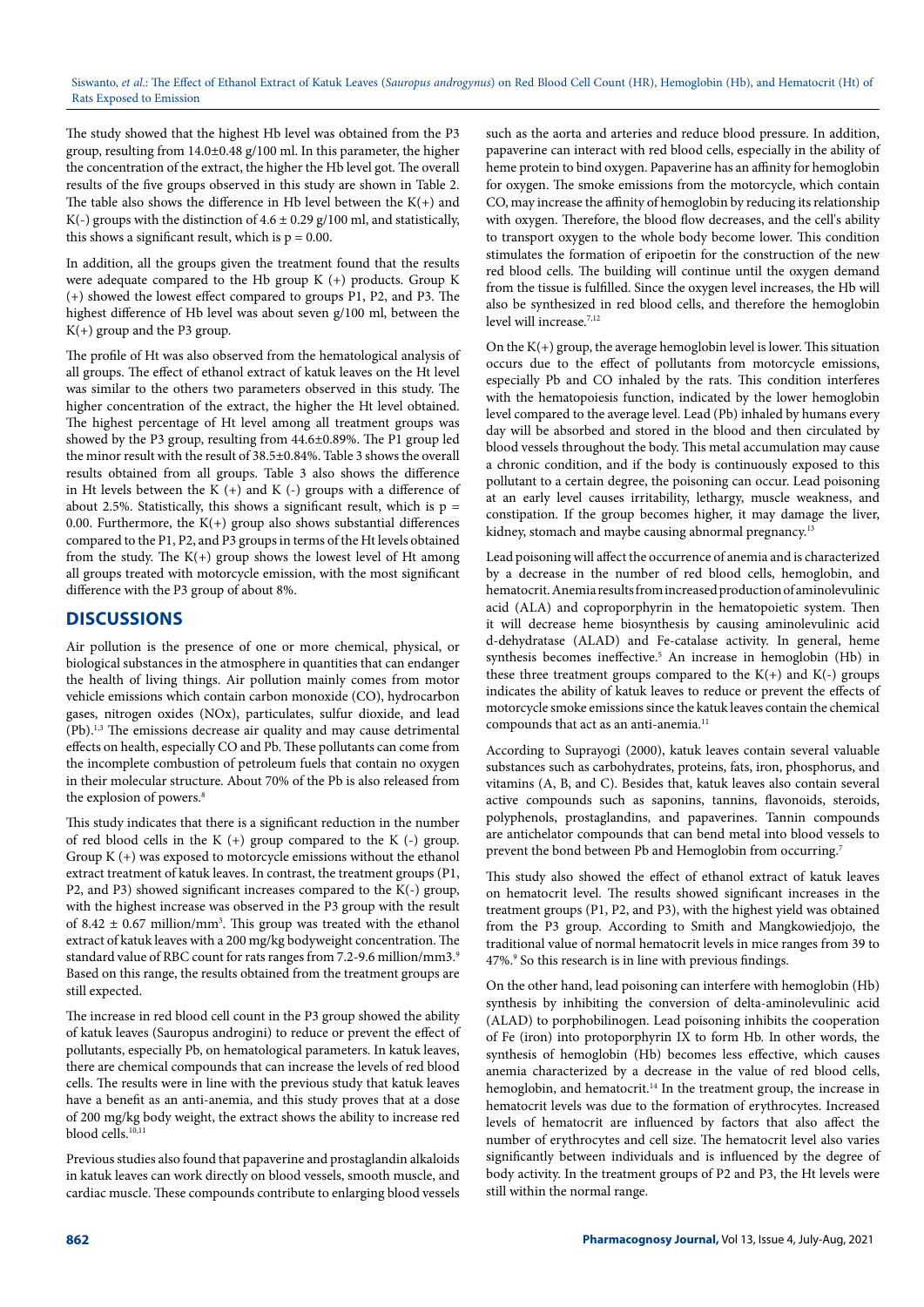Siswanto, *et al*.: The Effect of Ethanol Extract of Katuk Leaves (*Sauropus androgynus*) on Red Blood Cell Count (HR), Hemoglobin (Hb), and Hematocrit (Ht) of Rats Exposed to Emission

## **REFERENCES**

- 1. Tasir*,* Yudha Adi: Pengaruh Usia Kendaraan Terhadap Emisi Karbon Monoksida (Co) Dan Hidrokarbon (Hc) Kendaraan Bermotor Di Kota Bengkulu (2017).
- 2. Malaka,Tan dan Meiri Iryani: Hubungan Kadar Timbel dalam Darah dengan Kadar Hemoglobin dan Hematokrit pada Petugas Pintu Tol Jagorawi. Jurnal kesehatan Masyarakat Nasional Vol. 6, No.1, Agustus (2011).
- 3. Acikayudia, Arantsa, Tulus Ariyadi, Andri Sukeksi: Gambaran Indeks Eritrosit Pada Sopir Bus Jurusan Penggaron-Mangkang di Terminal Penggaron Semarang. KTI D III Analis Kesehatan Fakultas Ilmu Keperawatan dan Kesehatan. Universitas Muhammadiyah Semarang  $(2017)$
- 4. Lathifah, N Syakbanah: Hubungan Kadar Pb Udara Dan Karakteristik Responden Terhadap Kadar Pb Darah Tukang Becak Di Gresik. Jurnal Kesehatan Lingkungan Vol. 10, No.1 Januari. 92-103(2018).
- 5. Dwi, A Wijayanti, A. Fumia Maria dan S. Nur Khasanah: The Effect Of White Turmeric (Curcuma Albn) Extract On The Values Of Hb (Hemoglobin), Pcv (Packed Cell Volurne), Total And Differential Counts Of Leucocytes Of Rat Exposed With The Gas Emission Of Motorcycle. Jurnal Sain Vet Vol. 29, No.1(2011).
- 6. Santoso, Urip: *Katuk, Tumbuhan Multi Khasiat*. Januari (2014).
- 7. Wandi, N Bahar: Pengaruh Pemberian Ekstrak dan Fraksi Daun Katuk (*Sauropus androgynus* (L.) Merr) terhadap Gambaran Hematologi pada Tikus Putih Laktasi. Skripsi IPB (2011).
- 8. Ismiyati, D. Marlita, and D. Saidah: Pencemaran Udara Akibat Emisi Gas Buang Kendaraan Bermotor," *J. Manajemen. Transportasi & Logistik*. Vol. 01, no. 03.241–248 (2014).
- 9. Ayu, D Widyastuti: Profil Darah Tikus Putih Wistar pada Kondisi Subkronis Pemberian Natrium Nitrit," *J. Sain Veteriner*. Vol. 31, no. 2. 201–215 (2009).
- 10. Silalahi, Marina dan Hertina Silaban: Studi Literatur: Sauropus Androgynus (Pemanfaatan Dan Toksisitasnya). Jurnal Kesehatan Manarang. Vol.5, No.2, 72-79. Desember (2019).
- 11. Hasimun, Patonah, W. Aligita, dan I. Nopitasari: Anti Anemic and Analgesic Activity of Sauropus Androgynous L Merr on Female Mice Model. *Int. J. Pharm. Phytopharm. Res.*, vol. 8, no. 1. 98–102 (2018).
- 12. J. E. Guyton, A. C., Hall, *Buku Ajar Fisiologi Kedokteran*, 12th ed. Jakarta, Indonesia: EGC, (2014).
- 13. Gusnita, Desi: Pencemaran Logam Berat Timbal (Pb) Di Udara Dan Upaya Penghapusan Bensin Bertimbal. Berita Dirgantara. Vol.13, No.3. 95-101. September (2012).
- 14. Kustiningsih, Yayuk, N. Fitriyanti Thomas, and Nurlailah: Kadar Logam Timbal (Pb) Dalam Darah Penjual Klepon. *Med. Lab. Technol. J.*, vol. 3, no.2, 47–52 (2017).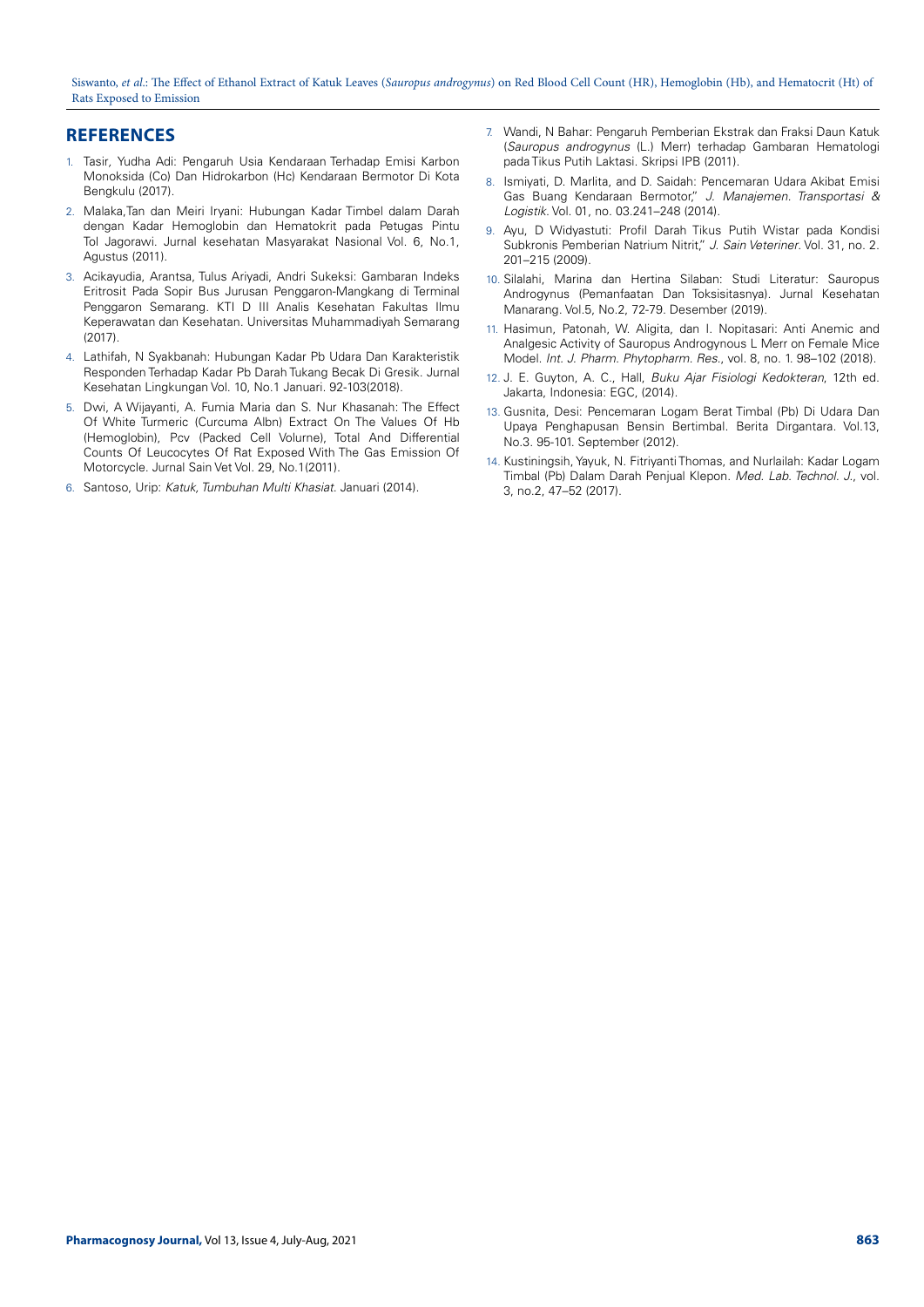# **GRAPHICAL ABSTRACT**



## **SUMMARY**

Ethanol extract of katuk leaves significantly affects hematological parameters, including red blood cell count, hemoglobin, and hematocrit in rats treated with motorcycle emissions.